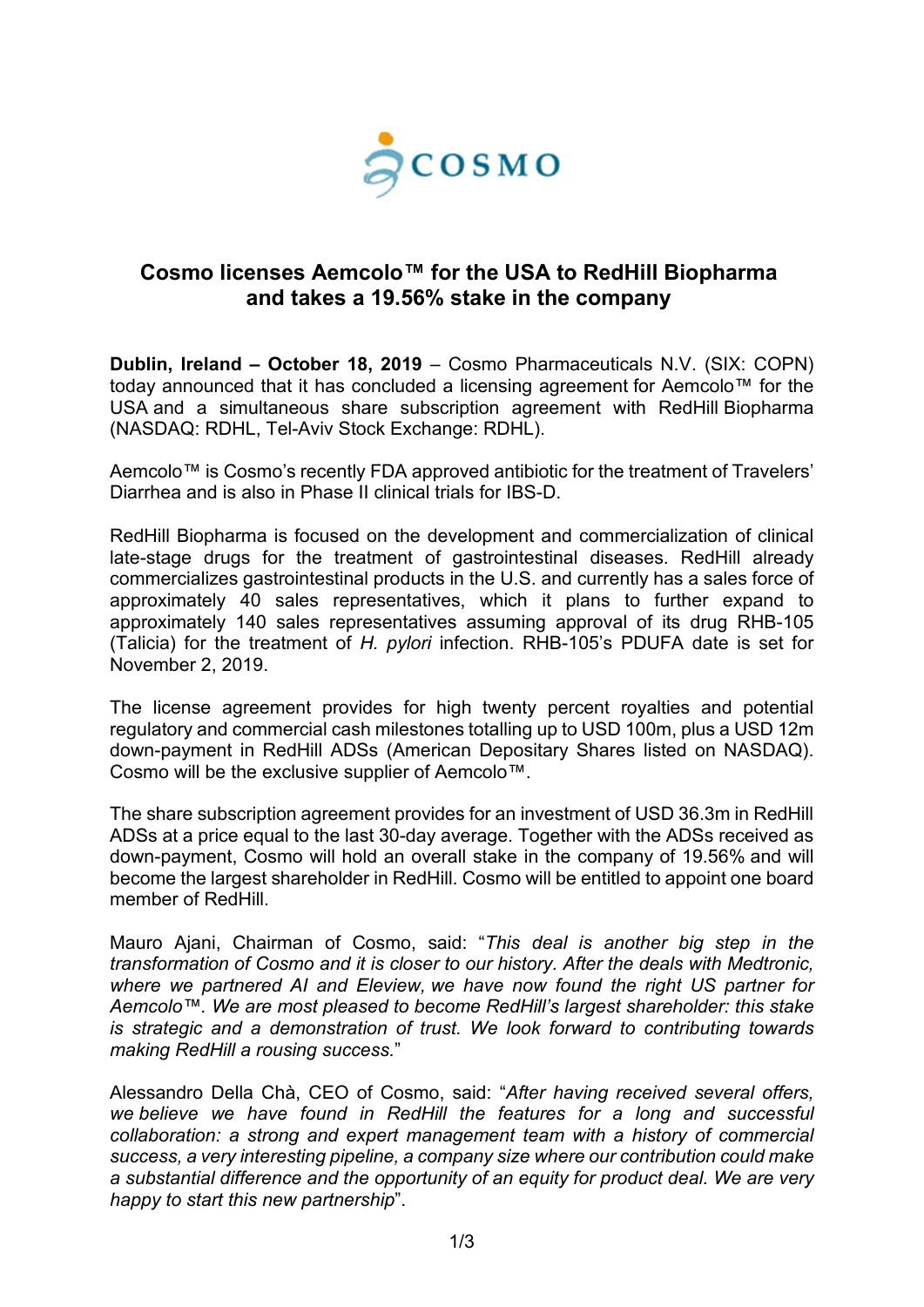*"Cosmo is a world leader in optimized therapies for gastrointestinal diseases with a strong track record of success, expertise and commitment to changing the treatment landscape for patients",* said Dror Ben-Asher, RedHill's CEO. *"The strategic partnership with Cosmo is an important validation of RedHill's commercial capabilities, promising late-stage pipeline and overall strategy to become a leading gastrointestinalfocused company in the US. Cosmo's investment in RedHill ahead of the potential FDA approval and if approved by the FDA, the launch of RHB-105 (Talicia) and the addition of Aemcolo® to our GI product portfolio positions us well for the future. We are proud to have Cosmo as our partner and look forward to a successful strategic collaboration."*

### **About Cosmo Pharmaceuticals**

Cosmo is a specialty pharmaceutical company focused in treating selected Gastrointestinal Disorders and Endoscopy. The Company's proprietary clinical development pipeline specifically addresses innovative treatments for IBD, Colonic Infections and detection of colonic lesions. Cosmo has also developed medical devices for endoscopy and has recently entered into a partnership with Medtronic for the global distribution of its novel Artificial Intelligence device to be used in coloscopies and GI procedures. Further, Cosmo is the licensee for US of the novel agent for procedural sedation, Remimazolam. For additional information on Cosmo and its products please visit the Company's website: [www.cosmopharma.com](http://www.cosmopharma.com/)

### **About RedHill Biopharma Ltd.**

RedHill Biopharma Ltd. (Nasdaq: [RDHL\)](https://finance.yahoo.com/quote/RDHL?p=RDHL&.tsrc=fin-srch) (Tel-Aviv Stock Exchange: [RDHL\)](https://info.tase.co.il/Eng/General/Company/Pages/companyMainData.aspx?subDataType=0&companyID=001573&shareID=01122381) is a specialty biopharmaceutical company, primarily focused on the development and commercialization of clinical late-stage, proprietary drugs for the treatment of gastrointestinal diseases. RedHill commercializes and promotes several gastrointestinal products in the U.S.: **Donnatal® -** a prescription oral adjunctive drug used in the treatment of IBS and acute enterocolitis; **EnteraGam® -** a medical food intended for the dietary management, under medical supervision, of chronic diarrhea and loose stools and **Mytesi® -** an anti-diarrheal drug indicated for the symptomatic relief of non-infectious diarrhea in adult patients with HIV/AIDS on antiretroviral therapy. RedHill's key clinical late-stage development programs include: (i) **RHB-105 (Talicia®)** for the treatment and eradication of *Helicobacter pylori* infection with a U.S. NDA submitted and accepted for priority review with a target PDUFA action date of November 2, 2019; (ii) **RHB-104,** with positive top-line results from a first Phase 3 study for Crohn's disease; (iii) **RHB-204,** with a planned pivotal Phase 3 study for pulmonary nontuberculous mycobacteria (NTM) infections; (iv) **RHB-102** (**Bekinda®**)**,** with positive results from a Phase 3 study for acute gastroenteritis and gastritis and positive results from a Phase 2 study for IBS-D; (v) **Yeliva® (ABC294640),** a first**-**in**-**class SK2 selective inhibitor, targeting multiple oncology, inflammatory and gastrointestinal indications, with an ongoing Phase 2a study for cholangiocarcinoma; (vi) **RHB**-**106,** an encapsulated bowel preparation licensed to Salix Pharmaceuticals, Ltd. and (vii) **RHB-107,** a Phase 2-stage first-in-class, serine protease inhibitor, targeting cancer and inflammatory gastrointestinal diseases. More information about the Company is available at: www.redhillbio.com

## **Calender**

Credit Suisse Small & Mid Cap Conference, Zurich November 13, 2019 Jefferies Global Health Care Conference, London November 20, 2019 FY Results March 2020 Annual General Meeting May 2020